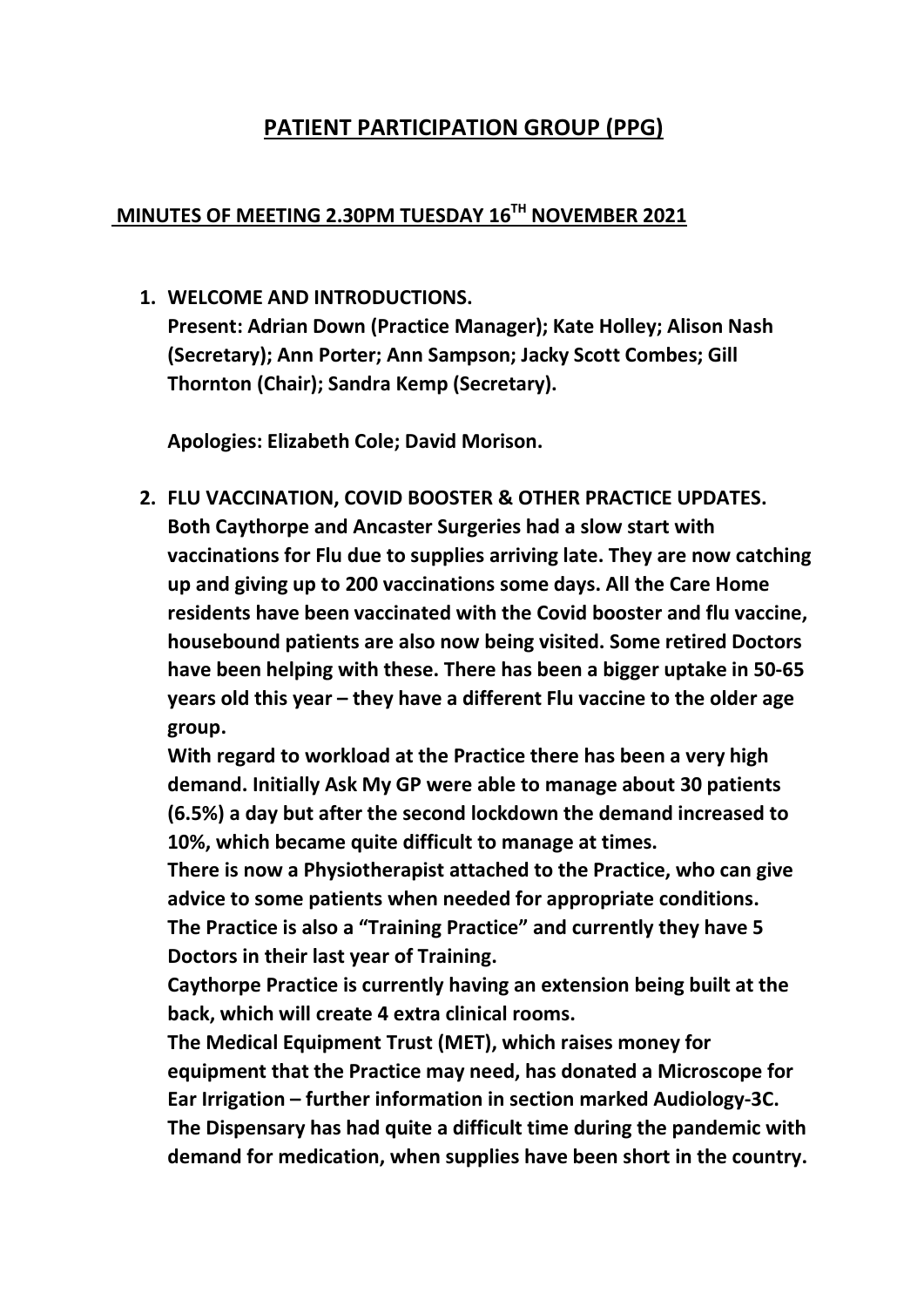They have 20 staff who have worked hard to try to meet needs of the patients. They have suggested that it could be helpful if more people could order their medications on line but recognise that some individuals need to go to the Practice to place orders or call on the phone.

The Secretaries have been very busy doing an increased number of referrals to secondary care but there are long waiting lists for many conditions.

Feedback forms have left positive reactions about the Practice and the Practice staff from patients.

Consideration is being given to a PPG Facebook page. Please speak to Gill if you would like to join a sub group to work on it.

#### 3. A) OVERVIEW OF HEALTH PROMOTION AUTUMN / WINTER.

Gill raised awareness of "Equine Mental Health support" – this is a group that allows individuals to look after horses. Adrian reported that there is a funding support group who have helped with this called "The Wilpeg Trust", which has a remit to improve the lives of people living in the local area.

Some support groups have disbanded due to the pandemic.

#### B) WALKING GROUP IDEAS.

Health walk groups exist in both Caythorpe and Ancaster. Ann recommended the Caythorpe group as being very supportive and offers a range of walks to suit needs of walkers. Groups have trained walk leaders and tail walkers. A small amount of funding is required to sustain the groups. There is a 5Km Park run every Saturday at Belton House, which welcomes new walkers / runners and volunteers. Information to be shared with Health Professionals at the Surgeries to increase social prescribing. They are open to anyone who wants to keep fit and enjoy being outside.

#### C) AUDIOLOGY SUPPORT.

It has already been reported that the Practice have been donated some audiology equipment by the Medical Equipment Trust. The microscope and ancillary equipment will allow the Practice to undertake ear micro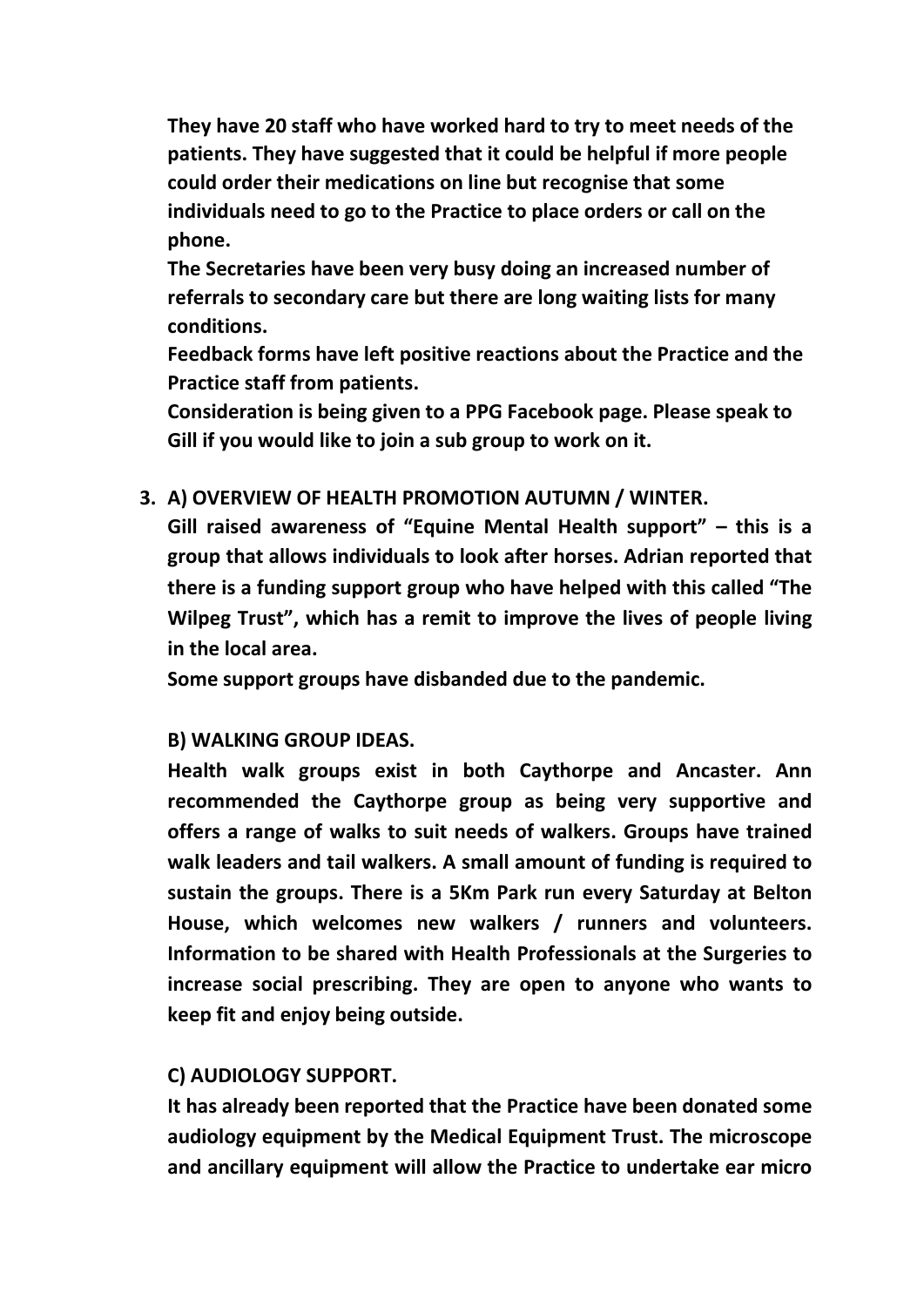suction procedures which will long term help to reduce waiting times in local Hospitals. There is an audiology service in Sleaford and Grantham but the latter has limited accessibility for the elderly as there are stairs to negotiate. (They have one room downstairs, no lift, but it is not easy to book).

### 4. FEEDBACK ON CCG ENGAGEMENT MEETING.

Kate attended an online CCG engagement meeting on 1<sup>st</sup> November. The main focus was the current consultation on four health services which is running until  $23^{rd}$  December. Request for information to be shared with members in order for them to encourage participation in their local communities, either via the online survey (which is also available as printable version) or attending local events.

Face to Face events will be held on  $12<sup>th</sup>$  December 2-4pm at Grantham,  $14<sup>th</sup>$  December 10-12 at Lincoln and  $18<sup>th</sup>$  December 2-4 at Boston. Places have to be booked in advance. For further information please go to www.lincolnshire.nhs.uk

## 5. PRACTICE PROMOTION VIDEO.

Information was shared on a video on Bourne Galletly Practice website which guides patients through the surgery. Adrian to seek further information from the Bourne Practice manager and report back at the next meeting. Discussion regarding target audience and potential to involve local film/photography students to create a similar video for Caythorpe and Ancaster.

#### ANY OTHER BUSINESS.

1. The Caythorpe building extension will mean a loss of 4 x parking spaces. The Wagon & Horses Pub across the road has agreed to allow 4 staff cars to park in their car park instead of at the back of the medical centre, which will leave 4 extra spaces for patients. There is also some street parking.